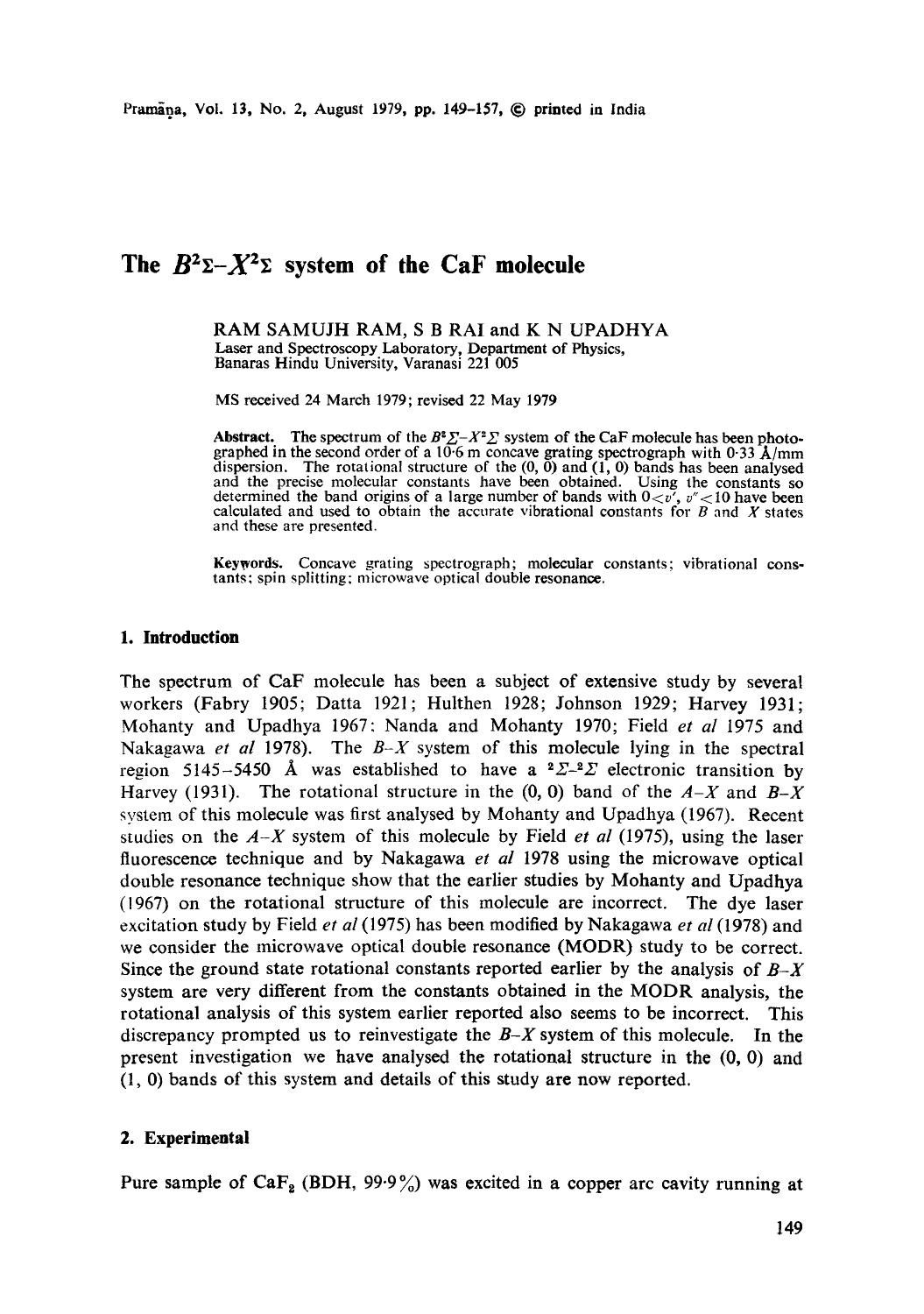220 V d.c. and 2.5-5 amp current. The spectrum was photographed in the second order of a 10.6 m concave grating spectrograph with 0.33  $\AA$ /mm dispersion. Exposures of 30 min and 12 hr duration respectively were found sufficient to record the spectrum of the  $(0, 0)$  and the  $(1, 0)$  sequences with sufficient intensity. Iron lines were used as standard for measurement. The lines were measured on a Russian EZA-2 comparator with  $10^{-4}$  mm least count.

### **3. Results and discussion**

### *3.1. Description of the spectra*

We could record the spectrum of the two sequences  $\triangle v=0$  and  $+1$  starting from 5291.5 Å and 5145.43 Å respectively on high resolution instrument. The bands belonging to both the sequence are red degraded and have double heads with large separation. Both the sequences give extensive bands and we could record upto (20, 20) and (20, 19) bands in  $\triangle v = 0$  and  $\triangle v = +1$  sequences respectively. The transition of this system is established to be  ${}^{2}\Sigma_{-}{}^{2}\Sigma$  (Harvey 1931). The occurrence of double heads in a  ${}^{2}\Sigma_{-}{}^{2}\Sigma$  transition, so much separated, appears unusual. A comparison of the spectrum of this system of CaF with the *B-X* systems of MgF and BaF (Barrow *et al* 1967) and SrF (Movikov and Gurvich 1967) indicates that this large separation is a common feature of the *B-X* system of the molecules of this group, and is due to large spin splitting in the  $B^2\Sigma$  state. The two heads are formed by the  $R_1$  and  $R_2$  branches. The rotational structure of the bands in both the sequences overlap over the consecutive bands severely. Therefore the rotational structure of only the first member of each sequence (i.e.  $(0, 0)$  and  $(1, 0)$  bands) was found suitable for analysis. Only two series (i.e.  $R_1$  and  $R_2$ ), converging at  $R_1$  and  $R<sub>2</sub>$  heads are present in the structure. In fact there should have been four branches  $R_1, R_2, P_1$  and  $P_2$  due to the presence of large spin splitting. The absence of P branch members in the structure leads to the conclusion that either the band origin is far away from the heads or the  $P$  branch members are very weak. The rotational structure in the  $(0, 0)$  band and the contact print of the  $(0, 0)$  sequence are given in figure 1, and the vacuum wave number and N assignments in the  $(0, 0)$  and  $(1, 0)$  bands are given in table 1.

# 3.2. *Rotational analysis*

Since only two branches  $R_1$  and  $R_2$  are present in the structure and the  $P_1$  and  $P_2$ branch members are probably heavily overlapped by the rotational structure of the next sequence bands, rotational analysis by the usual procedure is difficult (Herzberg 1950). We have therefore used the following method to determine the molecular constants and N assignments.

Assuming that Hund's coupling case (b) holds good for both the  ${}^2\Sigma$  states, the  $R_1$ and  $R_2$  branches in a <sup>2</sup> $\Sigma$ -<sup>2</sup> $\Sigma$  transition can be given as

$$
\nu_{R_1}(N) = \nu_0 + 2B'_{v} + \frac{1}{2}\gamma' - 4D'_{v} + (3B'_{v} - B''_{v} - 12D'_{v} + \frac{1}{2}(\gamma' - \gamma''))N
$$
  
+  $(B'_{v} - B''_{v} + D''_{v} - 13D'_{v})N^2 - 2(3D'_{v} - D''_{v})N^3 - (D'_{v} - D''_{v})N^4$  (1)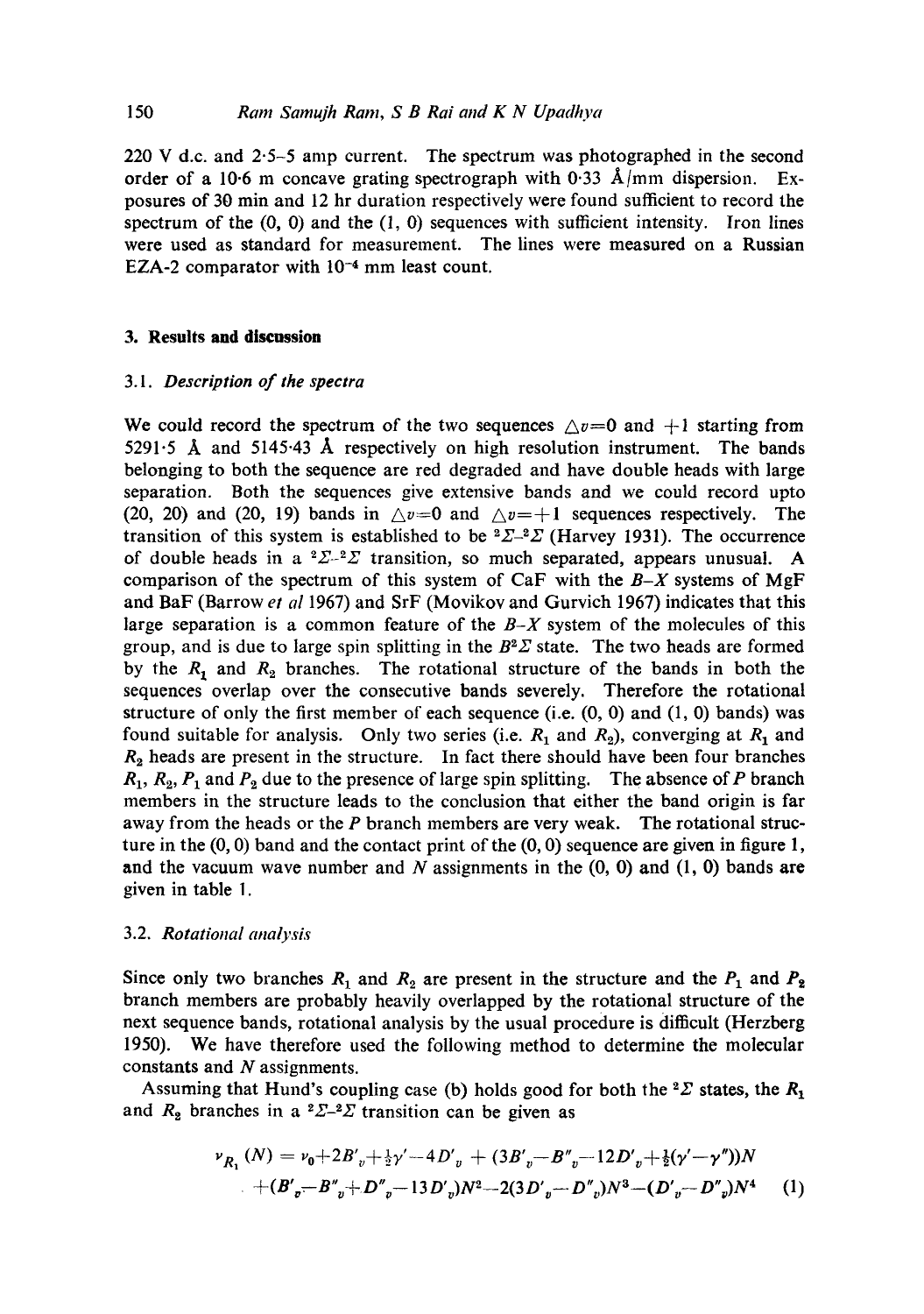

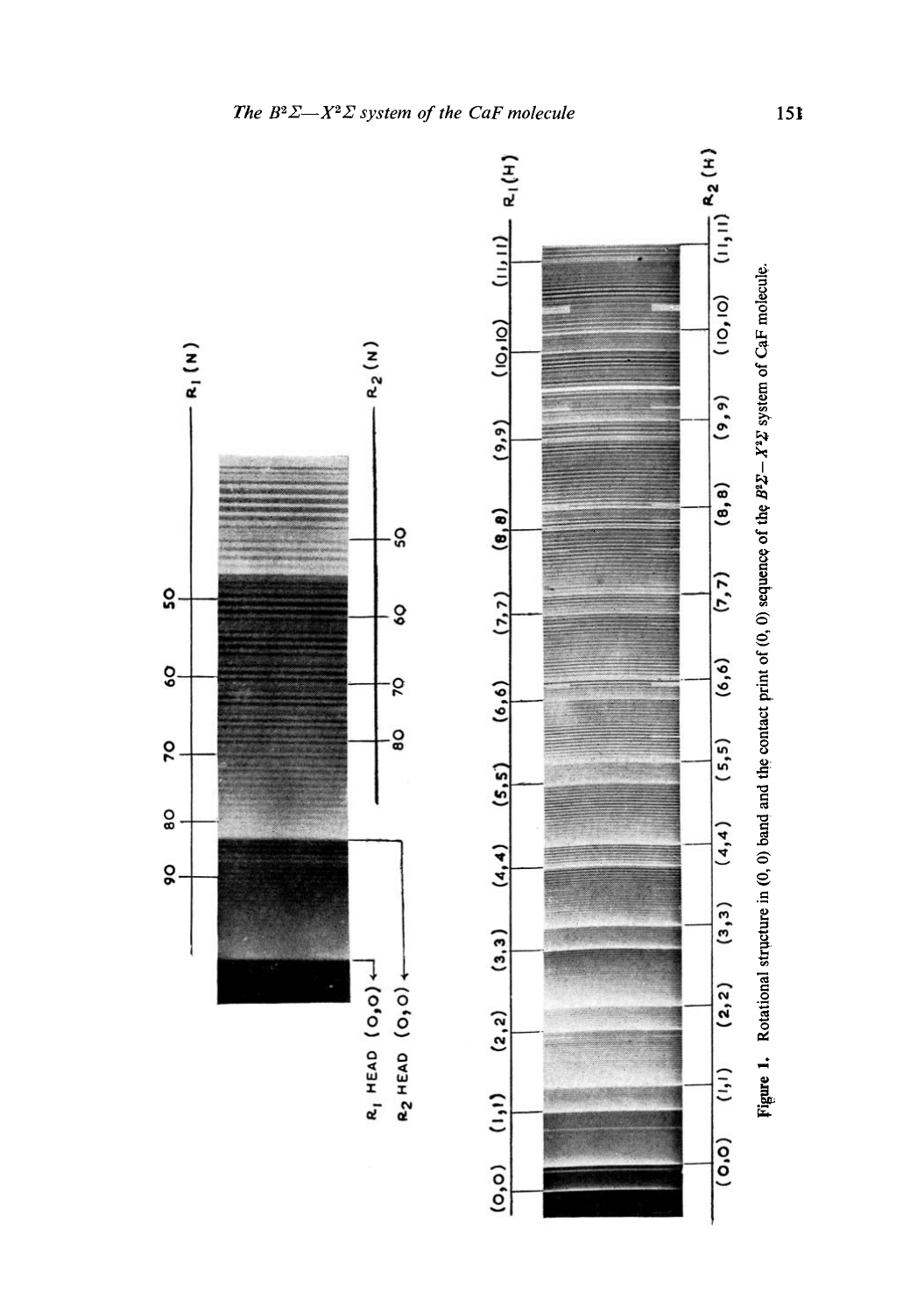**Table 1 (a).** Vacuum wavenumber (in cm<sup>-1</sup>) and N assignments for  $(0, 0)$  band,  $v_{00} = 18844.19$  cm<sup>-1</sup>.

|                            | $R_1(N)$                                                  |                                                       | $R_2(N)$                                          |                                                          |
|----------------------------|-----------------------------------------------------------|-------------------------------------------------------|---------------------------------------------------|----------------------------------------------------------|
| $\boldsymbol{N}$           | $v_{\rm obs}$                                             | $v_{\rm calc}$                                        | $v_{\rm obs}$                                     | $\nu_{\rm calc}$                                         |
| 47<br>48<br>49<br>50<br>51 |                                                           | $\overline{\phantom{0}}$<br>-----                     | 18870.68<br>71.19<br>71.65<br>71.98<br>72.44      | 18870-73<br>$71 - 18$<br>$71 - 61$<br>72.04<br>$72 - 48$ |
| 52<br>53<br>54<br>55<br>56 | 18876.34<br>76.87<br>$77 - 23$<br>$77 - 76$               | 18876.33<br>76∙80<br>77.26<br>$77 - 72$               | 72.95<br>73.29<br>$73 - 79$<br>74.08<br>74.49     | 72.90<br>73.32<br>$73 - 74$<br>74.14<br>74.55            |
| 57<br>58<br>59<br>60<br>61 | $78 - 22$<br>78.64<br>79.11<br>$79 - 48$<br>79.95         | 78.18<br>78.62<br>79.01<br>79.51<br>79.94             | 74.90<br>75.31<br>$75 - 72$<br>76.12<br>76.46     | 74.95<br>75.34<br>$75 - 73$<br>76.12<br>76.50            |
| 62<br>63<br>64<br>65<br>66 | 80.39<br>$80 - 77$<br>81.25<br>$81 - 67$<br>$82 - 02$     | 80.37<br>80.80<br>81.22<br>$81 - 63$<br>82.04         | $76 - 86$<br>77.19<br>77.60<br>77.99<br>78.34     | 76.86<br>77.24<br>77.60<br>77.96<br>78.32                |
| 67<br>68<br>69<br>70<br>71 | $82 - 48$<br>82.82<br>$83 - 23$<br>$83 - 62$<br>$84 - 04$ | $82 - 44$<br>82.84<br>$83 - 23$<br>83.62<br>84.00     | 78.64<br>79.00<br>79.38<br>79.70<br>80.04         | 78.66<br>79.01<br>79.36<br>79.68<br>$80 - 01$            |
| 72<br>73<br>74<br>75<br>76 | 84.38<br>84.75<br>$85 - 11$<br>85.52<br>$85 - 85$         | 84.38<br>84.75<br>85.12<br>$85 - 48$<br>85.84         | 80.35<br>80.65<br>80.98<br>$81 - 28$<br>81.58     | 80.32<br>$80 - 64$<br>80.96<br>$81 - 26$<br>81.56        |
| 77<br>78<br>79<br>80<br>81 | $86 - 20$<br>86.55<br>86.85<br>$87 - 21$<br>87.55         | 86.19<br>86.53<br>$86 - 87$<br>$87 - 21$<br>$87 - 53$ | 81.88<br>82.10<br>$82 - 47$<br>$82 - 71$<br>82.96 | 81.86<br>82.15<br>$82 - 43$<br>$82 - 71$<br>82.98        |
| 82<br>83<br>84<br>85<br>86 | $87 - 86$<br>88.16<br>88.49<br>88.89<br>89.09             | 87.86<br>88.17<br>$88 - 49$<br>$88 - 79$<br>89.09     | 83.24<br>83.58<br>$83 - 70$<br>84.03              | 83.25<br>83.53<br>83.77<br>84.01                         |
| 87<br>88<br>89<br>90<br>91 | 89.29<br>89.66<br>89.94<br>90.22<br>90.49                 | 89.39<br>$89 - 67$<br>89.96<br>90.24<br>90.50         |                                                   |                                                          |
| 92<br>93<br>94<br>95       | 90.74<br>91.02<br>91.27<br>$91 - 47$                      | $90 - 77$<br>91.03<br>91.28<br>91.53                  |                                                   |                                                          |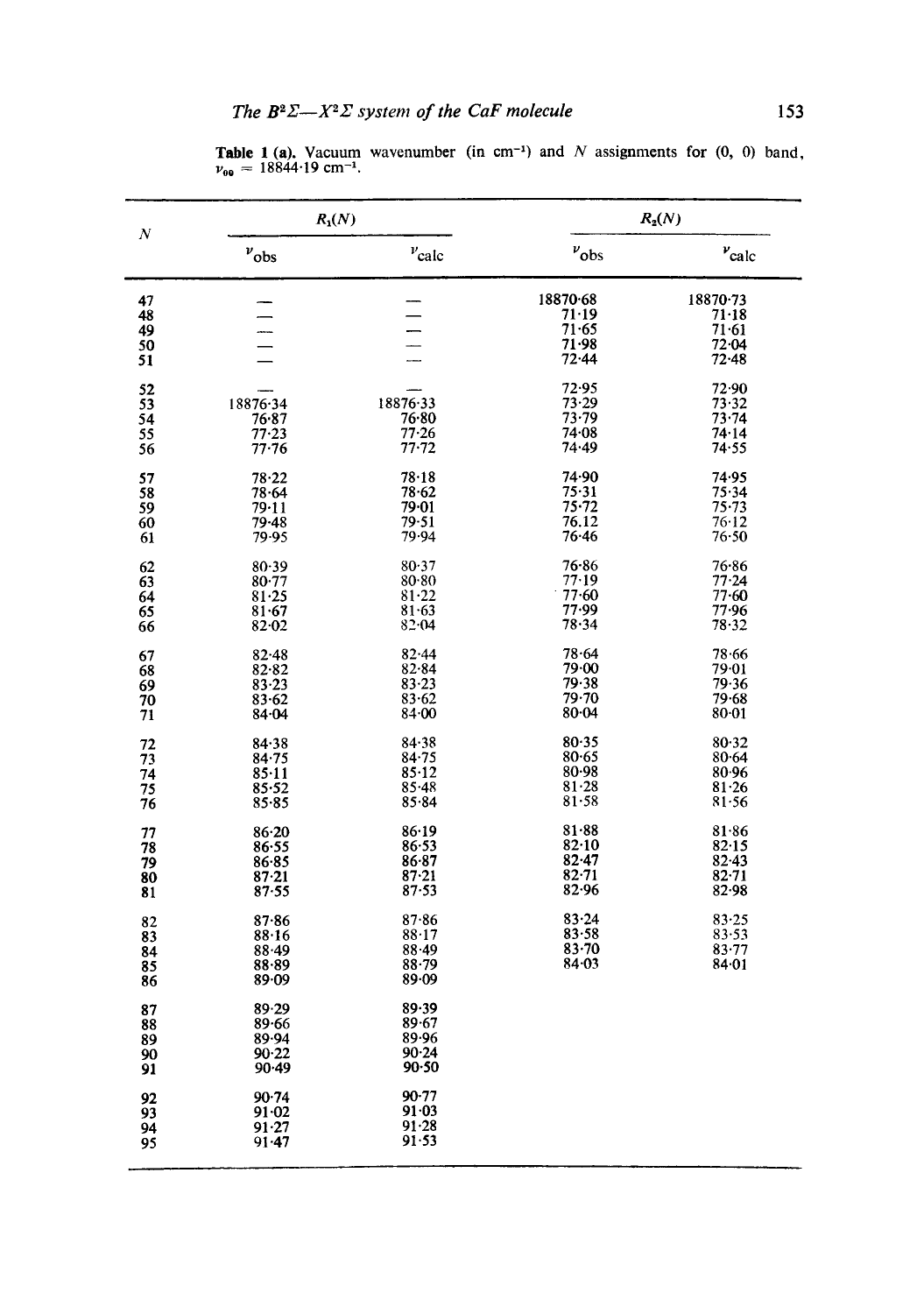|               | $R_1(N)$  |                   | $R_2(N)$      |                   |
|---------------|-----------|-------------------|---------------|-------------------|
|               | $v_{obs}$ | $v_{\text{calc}}$ | $v_{\rm obs}$ | $v_{\text{calc}}$ |
| 7             |           |                   | 19410-79      | 19410.79          |
| 8             | ----      |                   | 11.40         | $11 - 35$         |
| 9             |           |                   | $11 - 93$     | $11 - 92$         |
| 10            |           |                   | 12.50         | $12 - 47$         |
| $\mathbf{11}$ |           |                   | 13.01         | 13.01             |
| 12            |           |                   | 13.51         | 13.55             |
| 13            |           |                   | 14.10         | $14 - 08$         |
| 14            | 19415.55  | 19415.50          | 14.55         | 14.60             |
| 15            | 16.03     | 16.06             | $15 - 07$     | 15.11             |
| 16            | 16.69     | 16.62             | 15.58         | 15.61             |
| 17            | 17.15     | 17.16             | 16.08         | 16.09             |
| 18            | $17 - 73$ | 17.69             | 16.58         | 16.57             |
| 19            | 18.26     | 18.22             | 17.06         | 17.04             |
| 20            | 18.75     | 18.73             | $17 - 45$     | 17.50             |
| 21            | 19.20     | 19.24             | 17.92         | 17.96             |
| 22            | 19.80     | $19 - 74$         | 18.35         | 18.40             |
| 23            | $20 - 20$ | 20.22             | $18 - 86$     | 18.83             |
| 24            | 20.76     | $20 - 70$         | 19.35         | 19.25             |
| 25            | $21 - 20$ | $21 - 17$         |               | 19.67             |
| 26            | $21 - 58$ | $21 - 63$         | 20.08         | 20.07             |
| 27            | 22.08     | 22.08             | 20.53         | 20.46             |
| 28            | 22.54     | 22.52             | $20 - 88$     | 20.85             |
| 29            | $23 - 00$ | 22.95             | 21.23         | $21 - 22$         |
| 30            | 23.37     | 23.37             | $21 - 58$     | 21.59             |
| 31            | 23.76     | $23 - 77$         | 21.98         | 21.94             |
| 32            | 24.15     | $24 - 18$         | 22.30         | 22.29             |
| 33            | 24.58     | 24.57             | 22.65         | 22.62             |
| 34            | 24.92     | 24.95             | 23.00         | 22.95             |
| 35            | 25.30     | 25.32             | 23.30         | 23.27             |
| 36            | 25.69     | 25.68             |               |                   |

**Table 1(b).** Vacuum wavenumber (in cm<sup>-1</sup>) and N assignments for (1, 0) band,  $v_{10} = 19405.94$  cm<sup>-1</sup>.

$$
\nu_{R_2}(N) = \nu_0 + 2B'_{v} - (\gamma' - \frac{1}{2}\gamma'') - 4D'_{v} + (3B'_{v} - B''_{v} - 12D'_{v} - \frac{1}{2}(\gamma' - \gamma''))N
$$
  
+  $(B'_{v} - B''_{v} + D''_{v} - 13D'_{v})N^2 - 2(3D'_{v} - D''_{v})N^3 - (D'_{v} - D''_{v})N^4.$  (2)

Due to the presence of large spin splitting in the excited state and the large  $N$  value at the head, the terms containing  $N^3$  and  $N^4$  and also the spin-splitting constant  $\gamma$ cannot be neglected. These equations can be treated as polynomials of fourth degree of the type,

$$
\nu(N) = a + bN + cN^2 + dN^3 + fN^4. \tag{3}
$$

In order to achieve the correct  $N$  numbering and to determine the constants  $a, b, c, d$ and  $f$  in the above equation the least squares method was used and the  $N$  values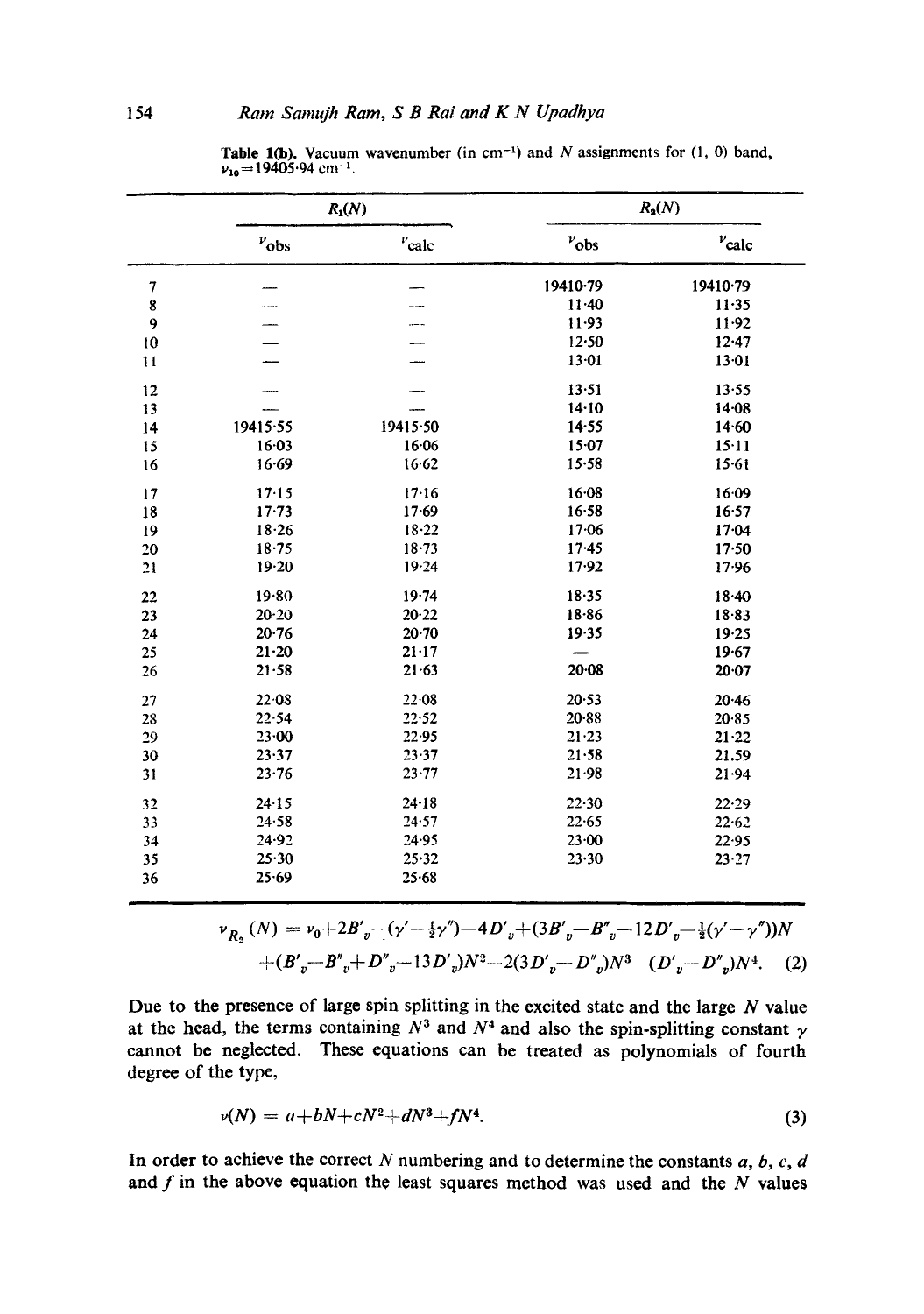were adjusted in such a way that the constant term  $a$  in the above equation becomes approximately equal for both the branches. The polynomials thus obtained for  $R_1$  and  $R_2$  branches in the  $(0, 0)$  and  $(1, 0)$  bands are:

$$
\nu_{R_1}(N) = 18844.90 + 0.706506 N - 0.002022 N^2 - 0.1848 \times 10^{-5} N^3
$$
  
-0.8×10<sup>-8</sup> N<sup>4</sup>, (4)

$$
\nu_{R_2}(N) = 18844.82 + 0.651306 N - 0.002022 N^2 - 0.1848 \times 10^{-5} N^3
$$
  
-0.8×10<sup>-8</sup> N<sup>4</sup>, (5)

and 
$$
v_{R_1}(N) = 19406.63 + 0.698588 N - 0.004628 N^2 - 0.1848 \times 10^{-5} N^3
$$
  
-0.8×10<sup>-8</sup> N<sup>4</sup>, (6)

$$
\nu_{R_2}(N) = 19406.50 + 0.643588 N - 0.004628 N^2 - 0.1848 \times 10^{-5} N^3
$$
  
-0.8×10<sup>-8</sup> N<sup>4</sup>, (7)

respectively. Since the molecular constants for the ground state are known from the MODR analysis (Nakagawa *et al* 1978), from the coefficients of N, N<sup>2</sup>, N<sup>3</sup> and  $N<sup>4</sup>$  the molecular constants for the excited state (i.e.  $B'_{v}$ ,  $D'_{v}$  and  $\gamma'$ ) could be determined. The spin-splitting constant  $\gamma'$  was also estimated using the relation:

$$
R_1(N) - R_2(N) = \triangle \nu_{1,2}(N) = (\gamma' - \gamma'') N + \frac{1}{2} (3\gamma' - \gamma''). \tag{8}
$$

A plot of  $\triangle \nu_1$ ,  $_2$  (N) versus N is a straight line whose slope gives  $(\gamma' - \gamma'')$ . Since the value of  $\gamma''$  is very small (0.001 cm<sup>-1</sup>, Nakagawa *et al* 1978) the value of  $\gamma'$ can easily be determined and it comes out to be  $\gamma' = 0.056$  cm<sup>-1</sup>. This value is found to be in close agreement with the value obtained in the least square procedure.

The origins of the other bands with  $v'$ ,  $v'' > 0$  were obtained by the head origin separation formula since the molecular constants  $B'_e$ ,  $a'_e$ ,  $\gamma'$ ,  $B''_e$ ,  $a''_e$  and  $\gamma''$  are known. These values were fitted in the Deslandres scheme and the precise vibrational constants were obtained. The molecular constants thus determined are given in table 2.

# 3.3. *Electron configuration*

According to molecular orbital theory the ground state of CaF molecule can be given as

$$
(z\sigma)^2 \left(\omega \pi\right)^4 \left(y\sigma\right) \ldots X^2 \varSigma^+ \tag{9}
$$

and the first and the second excited state i.e.  $A$  and  $B$  states may be correlated to the electronic configurations

$$
(z\sigma)^2 \left(\omega \pi\right)^4 \left(n p \pi\right) \ldots A^2 \pi_r,\tag{10}
$$

$$
(z\sigma)^2 \left(\omega \pi\right)^4 \left(n p \sigma\right) \ldots B^2 \Sigma, \tag{11}
$$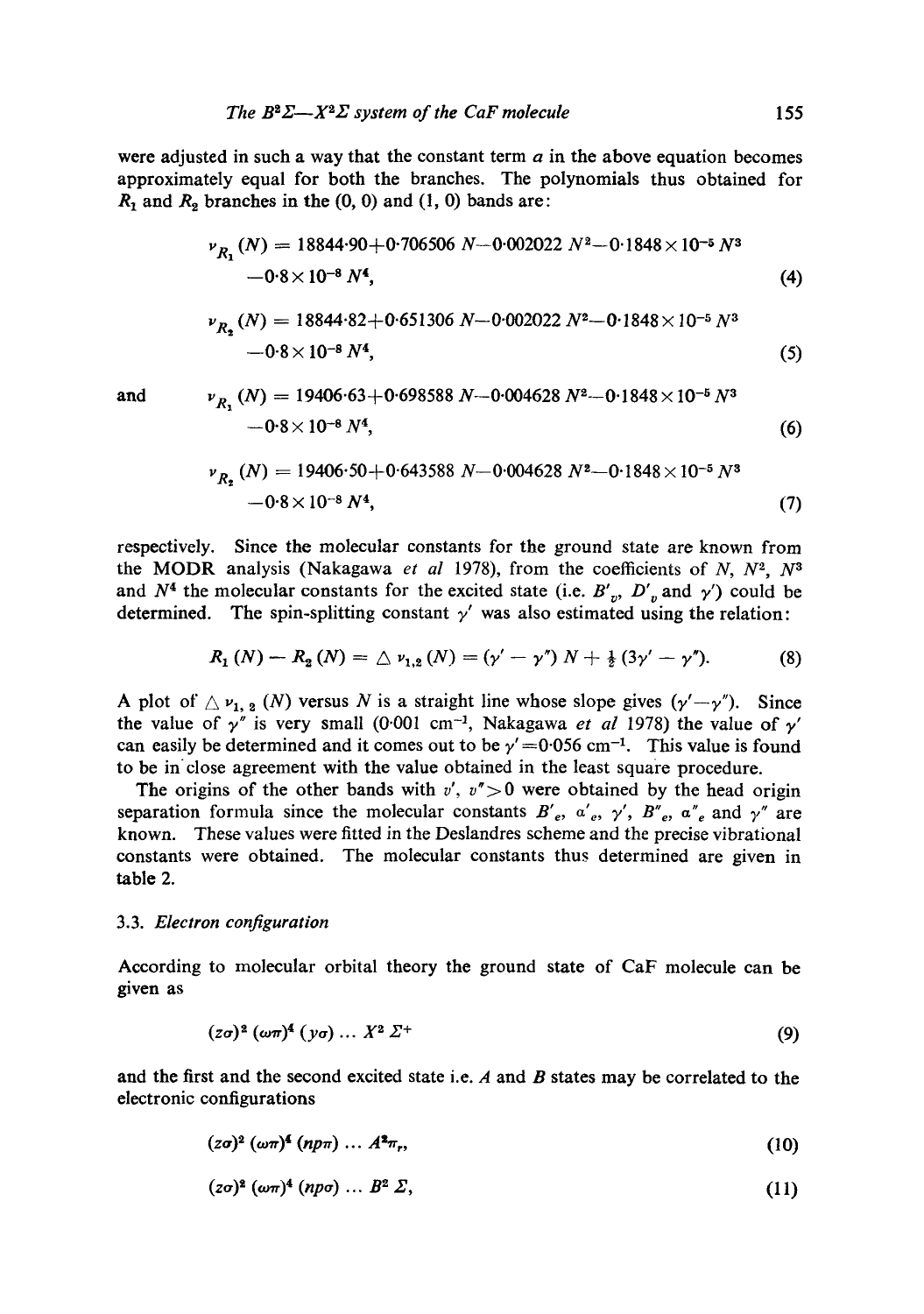| Constant    |                     | Present                  | Mohanty and<br>Upadhya 1967 |
|-------------|---------------------|--------------------------|-----------------------------|
|             | $B_{\rm o}{}'$      | 0.340464                 | 0.3474                      |
|             | $B_{1}'$            | 0.337858                 |                             |
|             | $B_{e}$             | 0.341767                 |                             |
| $B^2\Sigma$ | $a_e'$              | 0.002606                 |                             |
|             | $D_{e}$             | $4.58 \times 10^{-7}$    |                             |
|             | $\gamma'$           | 0.056                    | $-0.06727$                  |
|             | $\omega_e'$         | 567.54                   |                             |
|             | $\omega_e'$ $x_e'$  | 2.897                    |                             |
| __          | $B_0''$             | 0.342486(a)              | 0.3510                      |
| $X^2\Sigma$ | $D_{e}$ "           | $4.5 \times 10^{-7}$ (a) |                             |
|             | $\gamma''$          | 0.001(a)                 |                             |
|             | $\omega_e$ "        | 586.33                   |                             |
|             | $\omega e''$ $Xe''$ | 2.81                     |                             |

Table 2. Molecular constants (in cm<sup>-1</sup>) for  $B^2\Sigma$  and  $X^2\Sigma$  states of CaF molecule.

(a) These constants are the same as obtained from the MODR analysis of the  $A-X$  system by Nakagawa *et al* (1978).

respectively. In both these configurations an electron goes from a non-bonding orbital (yo) to a non-bonding orbital  $(np\pi)$  or  $(np\sigma)$  resulting in a minor change in  $\omega_e$ values  $[X^2 \Sigma (\omega_e = 586.33 \text{ cm}^{-1}), B^2 \Sigma (\omega_e = 567.54 \text{ cm}^{-1})$  and  $A^2\pi (\omega_e = 592.7 \text{ cm}^{-1})$ . The two states arising from  $np\sigma$  and  $np\pi$  configurations lie very close to each other; therefore a case of pure precession is expected to occur. Under such a condition the spin-splitting constant in the  $B^2\Sigma$  state must be approximately equal to the A-doubling constant in the  $A^2\pi$  state. In fact the value of the A-doubling constant for the  $A^2\pi$  state is 0.0438 cm<sup>-1</sup> (Nakagawa *et al* 1978) which is in good agreement with the spin-splitting constant  $\gamma$  for  $B^2\Sigma$  state (0.056 cm<sup>-1</sup>).

## **4. Conclusion**

Mohanty and Upadhya (1967) analysed the structure of only (0, 0) band of this system. They have completely neglected the last two terms in equation (3) containing the  $D_{\nu}$ ' and  $D_{\nu}$ " in their analysis which becomes much appreciable near the head (because of the large  $N$  value at the head). This leads to an inaccuracy in their  $N$ numbering and the rotational constants. The constants obtained by them have been compared with the constants obtained in our study and are given in table 2. We have also calculated the  $a_{\epsilon}$ ' value using the relation

$$
R(1, 0) - R(0, 0) = \triangle G' (1/2) - a_e' N(N+1)
$$
 (12)

The slope of the plot of  $R(1, 0) - R(0, 0)$  versus  $N(N+1)$  gives  $a_n'$  value whereas the intercept on y axis gives  $\Delta G'$  (1/2). The  $a_e'$  and  $\Delta G'$  (1/2) values thus determined are found to be in excellent agreement with the  $a_e'$  (i.e.  $B_0' - B_1'$ ) and  $\Delta G'$